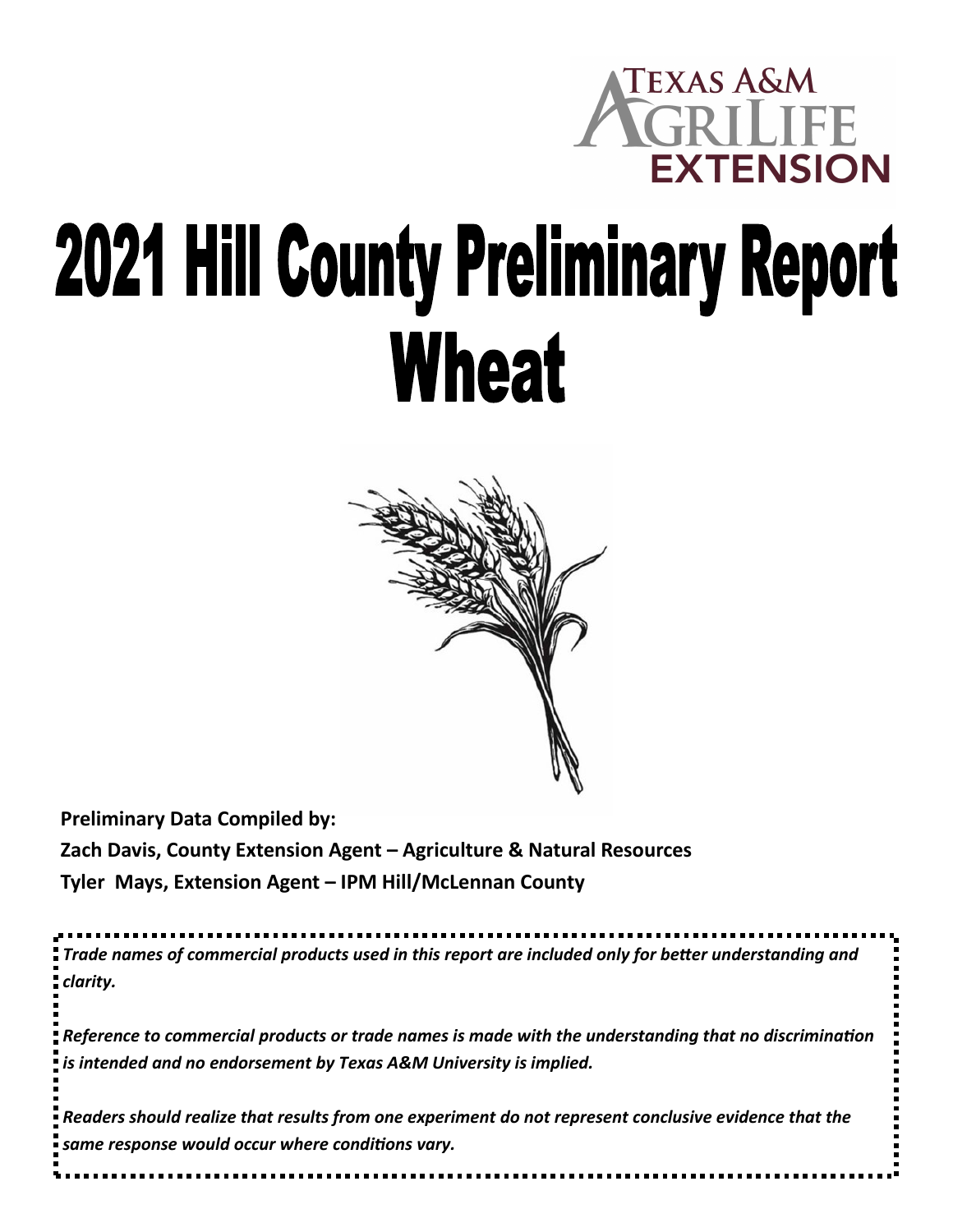

July 29, 2021

Dear Producers,

This preliminary report contains information on applied research in wheat conducted over the past growing season. It is always good to review several years of data before making conclusions, especially when considering strip trial data as conditions may vary across a field.

Also included are data from the Blackland Region to offer additional information. Additionally, charts with 2018 varietal characteristics has been included. Utilize this with the understanding that some characteristics may change slightly once 2019 information has been finalized. Please visit the website varietytesting.tamu.edu for more information on wheat and additional crops.

Results from our replicated trials include a statistical analysis. Significant differences among data means will be marked with a letter. Means that are not significantly different are considered equal; i.e. the difference in their values is because of random chance and not because of variety differences or trial variables.

We would like to thank P&M Farms, Phil Pustejovsky and Ronnie Marak, for their willingness to be cooperating producers with Texas A&M AgriLife Extension Service on the variety trials. A special thanks is also extended to Chad Radke for his cooperation in conducting the wheat fungicide trial. We truly could not do our work without the help of Hill County producers. Additionally, special appreciation is extended to Mr. Russell Sutton, Texas A&M AgriLife – Assistant Research Scientist, for implementing the variety trials, and Dr. Fernando Guillen Portal, Assistant Professor & Extension Specialist - Small Grains and Oil Seed Crops, for the statistical analyses of data.

Please do not hesitate to contact us with any questions or comments.

Zach Davis, CEA-AG/NR Tyler Mays, EA-IPM

Lybe May

Hill County Hill/McLennan Counties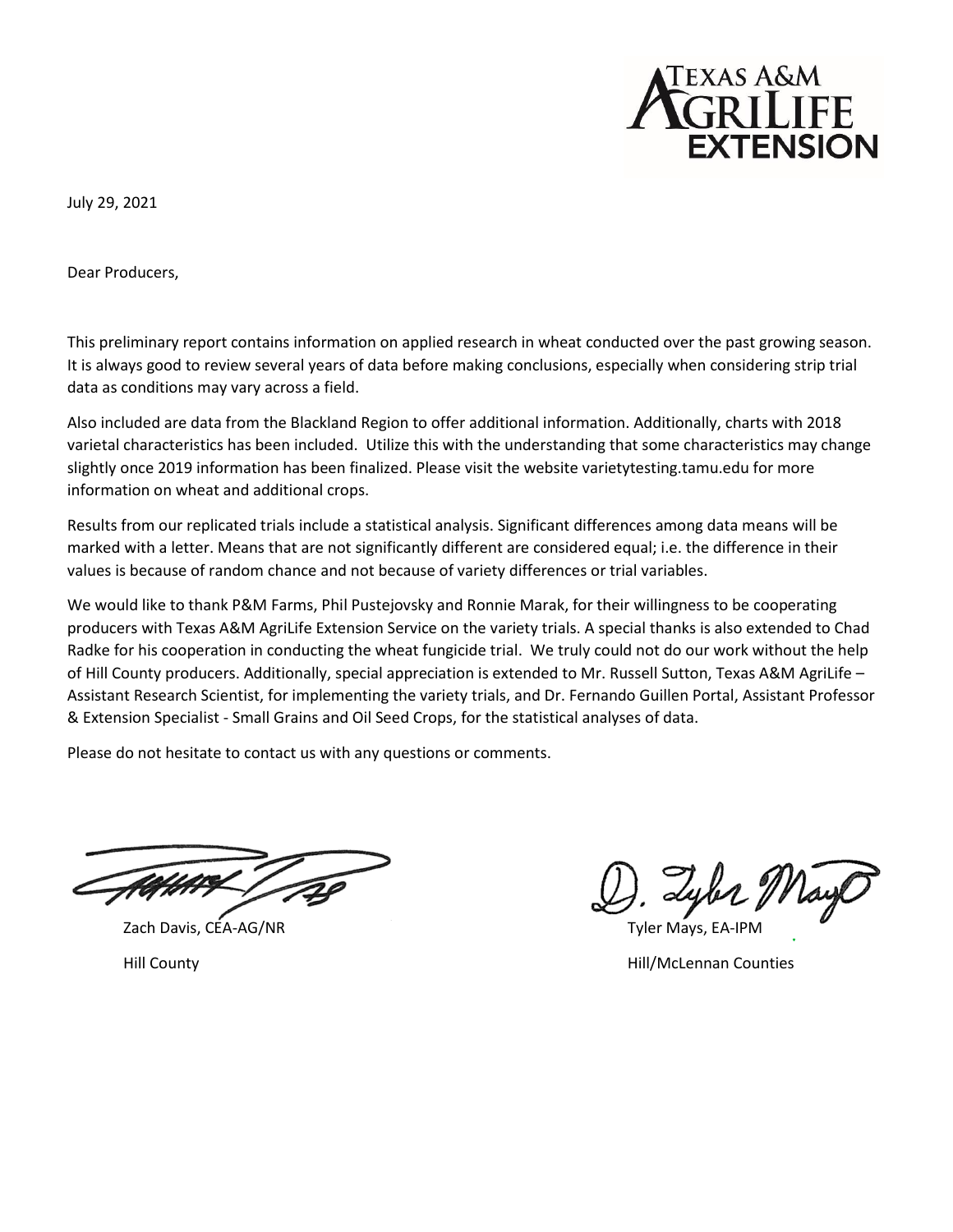|                          | 2021 Спибни уансту тиан. НКWW, Ниг County (Abbott, 12X) |                          | <b>Yield</b><br>(bu/ac) | <b>Test Wt</b><br>(lb/bu) |
|--------------------------|---------------------------------------------------------|--------------------------|-------------------------|---------------------------|
| <b>Rank</b> <sup>†</sup> | <b>Variety</b>                                          | <b>Source</b>            | 2021                    | 2021                      |
| $\mathbf{1}$             | <b>Bob Dole</b>                                         | Syngenta                 | 49.5                    | 56.7                      |
| $\overline{2}$           | OK16D101089                                             | <b>OSU</b>               | 45.7                    | 57.8                      |
| 3                        | TX14A001035*                                            | <b>TAMU</b>              | 45.3                    | 57.7                      |
| $\overline{4}$           | OCW04S717T-6W                                           | <b>OSU</b>               | 42.2                    | 55.3                      |
| 5                        | TX16M9216*                                              | <b>TAMU</b>              | 41.9                    | 54.8                      |
| 6                        | <b>TAM 205</b>                                          | <b>Adaptive Genetics</b> | 40.9                    | 57.3                      |
| $\overline{7}$           | WB4418                                                  | WestBred                 | 40.7                    | 55.6                      |
| 8                        | TX14M7061*                                              | <b>TAMU</b>              | 37.9                    | 52.1                      |
| 9                        | TX15M8024*                                              | <b>TAMU</b>              | 37.9                    | 54.0                      |
| 10                       | <b>AP</b> Roadrunner                                    | Syngenta                 | 36.1                    | 54.3                      |
| 11                       | TX14A001249*                                            | <b>TAMU</b>              | 35.5                    | 54.1                      |
| 12                       | <b>AP EverRock</b>                                      | Syngenta                 | 34.6                    | 55.4                      |
| 13                       | <b>CP7050AX</b>                                         | Croplan                  | 33.7                    | 55.8                      |
| 14                       | WB4401                                                  | WestBred                 | 32.1                    | 53.4                      |
| 15                       | <b>TAM 114</b>                                          | <b>Adaptive Genetics</b> | 32.0                    | 54.0                      |
| 16                       | TX14V70214*                                             | <b>TAMU</b>              | 30.3                    | 51.8                      |
| 17                       | <b>TAM 304</b>                                          | <b>Scott Seed</b>        | 29.0                    | 49.9                      |
| 18                       | WB4303                                                  | WestBred                 | 28.9                    | 48.2                      |
| 19                       | WB4699                                                  | WestBred                 | 25.6                    | 49.6                      |
| 20                       | <b>TAM W-101</b>                                        | <b>TAMU</b>              | 21.8                    | 47.7                      |
| 21                       | <b>CP7017AX</b>                                         | Croplan                  | 18.8                    | 47.7                      |
|                          | LSD(0.05)                                               |                          | 6.5                     | 3.4                       |
|                          | CV(%)                                                   |                          | 11.2                    | 3.9                       |
|                          | <b>Mean</b>                                             |                          | 35.3                    | 53.5                      |

| 2021 Uniform Variety Trial: HRWW, Hill County (Abbott, TX) |  |  |  |  |  |
|------------------------------------------------------------|--|--|--|--|--|
|------------------------------------------------------------|--|--|--|--|--|

\*Experimental breeding line.

†Varieties ranked according to 2021 yield averages.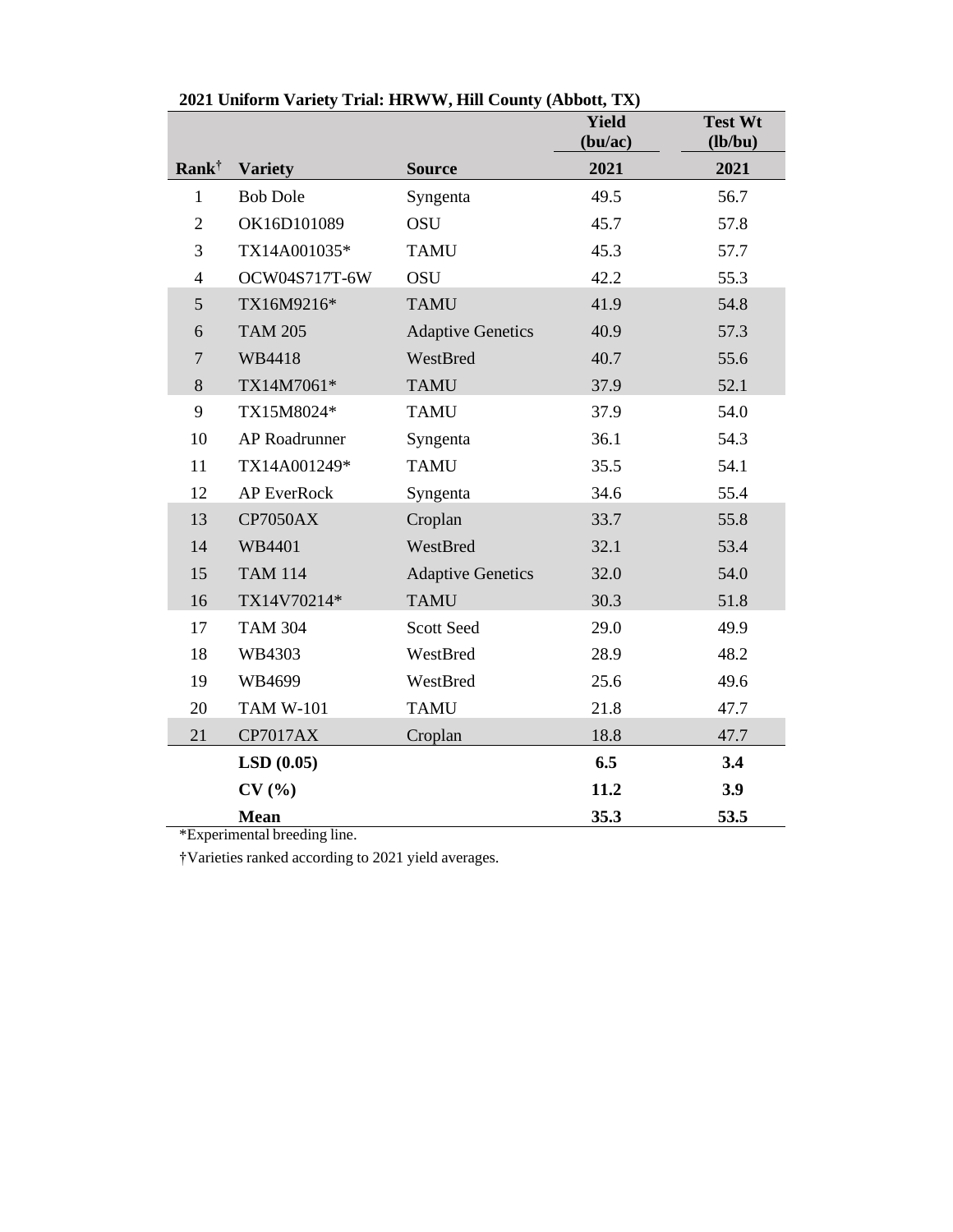|                   |                  |                          | Yield<br>(bu/ac)    |        |        | <b>Test Wt</b><br>(lb/bu) |      |
|-------------------|------------------|--------------------------|---------------------|--------|--------|---------------------------|------|
| Rank <sup>†</sup> | <b>Variety</b>   | <b>Source</b>            | 4-Year <sup>‡</sup> | 3-Year | 2-Year | 2021                      | 2021 |
| $\,1$             | <b>TAM 114</b>   | <b>Adaptive Genetics</b> | 48.4                | 58.5   | 64.4   | 32.0                      | 54.0 |
| $\overline{2}$    | <b>TAM 304</b>   | Scott Seed               | 46.2                | 55.5   | 59.3   | 29.0                      | 49.9 |
| 3                 | <b>TAM W-101</b> | <b>TAMU</b>              | 34.6                | 42.1   | 43.8   | 21.8                      | 47.7 |
| $\overline{4}$    | WB4303           | WestBred                 |                     | 54.4   | 56.7   | 28.9                      | 48.2 |
| 5                 | <b>TAM 205</b>   | <b>Adaptive Genetics</b> |                     |        | 64.7   | 40.9                      | 57.3 |
| 6                 | WB4418           | WestBred                 |                     |        | 55.0   | 40.7                      | 55.6 |
| 7                 | <b>Bob Dole</b>  | Syngenta                 |                     |        |        | 49.5                      | 56.7 |
| $8\,$             | OK16D101089      | <b>OSU</b>               |                     |        |        | 45.8                      | 57.8 |
| 9                 | TX14A001035*     | <b>TAMU</b>              |                     |        |        | 45.3                      | 57.7 |
| $10\,$            | OCW04S717T-6W    | <b>OSU</b>               |                     |        |        | 42.2                      | 55.3 |
| 11                | TX16M9216*       | <b>TAMU</b>              |                     |        |        | 41.9                      | 54.8 |
| 12                | TX14M7061*       | <b>TAMU</b>              |                     |        |        | 37.9                      | 52.1 |
| 13                | TX15M8024*       | <b>TAMU</b>              |                     |        |        | 37.9                      | 54.0 |
| 14                | AP Roadrunner    | Syngenta                 |                     |        |        | 36.1                      | 54.3 |
| 15                | TX14A001249*     | <b>TAMU</b>              |                     |        |        | 35.5                      | 54.1 |
| 16                | AP EverRock      | Syngenta                 |                     |        |        | 34.6                      | 55.4 |
| 17                | <b>CP7050AX</b>  | Croplan                  |                     |        |        | 33.7                      | 55.8 |
| 18                | WB4401           | WestBred                 |                     |        |        | 32.1                      | 53.4 |
| 19                | TX14V70214*      | <b>TAMU</b>              |                     |        |        | 30.3                      | 51.8 |
| $20\,$            | WB4699           | WestBred                 |                     |        |        | 25.6                      | 49.6 |
| 21                | <b>CP7017AX</b>  | Croplan                  |                     |        |        | 18.8                      | 47.7 |
|                   | LSD(0.05)        |                          | 3.7                 | 5.8    | 6.0    | 6.5                       | 3.4  |
|                   | CV(%)            |                          | 10.4                | 11.9   | 8.7    | 11.2                      | 3.9  |
|                   | Mean             |                          | 43.1                | 52.6   | 57.3   | 35.3                      | 53.5 |

 **Stand Alone Averages Uniform Variety Trial: HRWW, Hill County (Abbott, TX)**

\*Experimental breeding line.

†Varieties ranked according to 4-year, 3-year, 2-year, then 2021 yield averages.

‡4-year average based on 2018, 2019, 2020, and 2021 data.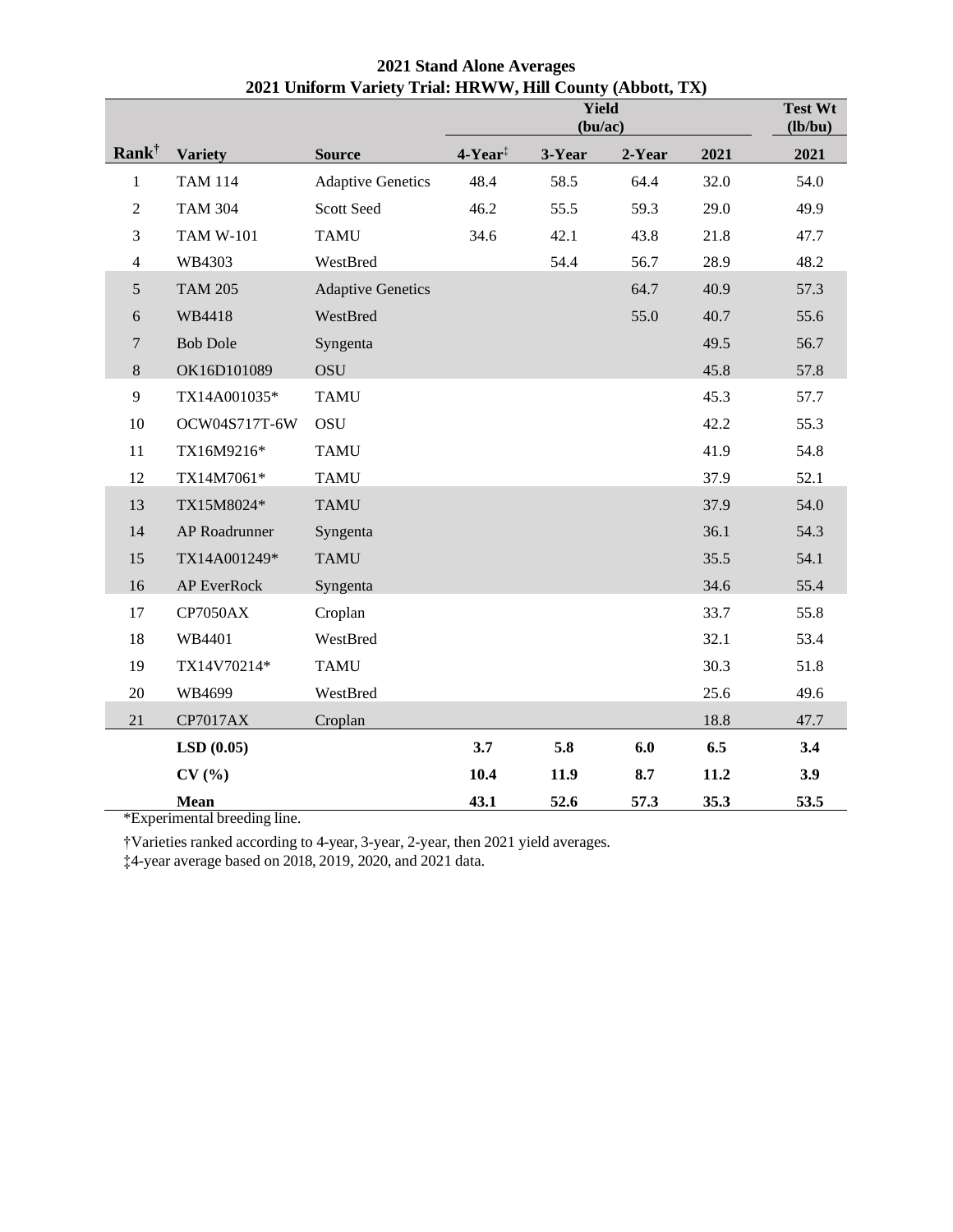| 2021 Uniform Variety Trial: SRWW, Hill County (Abbott, TX) |  |  |  |  |  |  |
|------------------------------------------------------------|--|--|--|--|--|--|
|------------------------------------------------------------|--|--|--|--|--|--|

|                  |                            |                                    | <b>Yield</b><br>(bu/ac) | <b>Test Wt</b><br>(lb/bu) |
|------------------|----------------------------|------------------------------------|-------------------------|---------------------------|
| $Rank^{\dagger}$ | <b>Variety</b>             | <b>Source</b>                      | 2021                    | 2021                      |
| $\mathbf{1}$     | PGX 20-15                  | Prongeny                           | 62.1                    | 58.1                      |
| $\overline{c}$   | <b>USG 3895</b>            | <b>Uni-South Genetics</b>          | 60.0                    | 54.5                      |
| 3                | Go Wheat 6000              | <b>Stratton Seed</b>               | 59.1                    | 57.0                      |
| $\overline{4}$   | AR09137UC-17-2             | SunGrains-Univeristy of Arkansas   | 57.3                    | 57.0                      |
| 5                | LA12275LDH-56              | SunGrains-LSU                      | 57.2                    | 59.8                      |
| 6                | TX17D2337                  | SunGrains- Texas A&M AgriLife Res. | 55.2                    | 57.5                      |
| $\tau$           | <b>USG 3472</b>            | <b>Uni-South Genetics</b>          | 54.7                    | 55.2                      |
| 8                | LANC 11558-33              | SunGrains-LSU                      | 53.7                    | 57.9                      |
| 9                | AGS 2055                   | <b>Stratton Seed</b>               | 53.5                    | 54.8                      |
| 10               | Dyna-Gro 9811              | Dyna-Gro                           | 53.1                    | 56.1                      |
| 11               | Blackland 1828             | <b>Blackland Seeds</b>             | 52.2                    | 52.7                      |
| 12               | AgriMAXX 492               | AgriMAXX                           | 52.0                    | 56.7                      |
| 13               | LA12080LDH-72              | SunGrains-LSU                      | 51.3                    | 55.7                      |
| 14               | LA13154D-WN1               | SunGrains-LSU                      | 50.9                    | 54.8                      |
| 15               | AGS 2038                   | <b>Stratton Seed</b>               | 50.8                    | 57.7                      |
| 16               | LA15203LDH-274             | SunGrains-LSU                      | 50.8                    | 56.2                      |
| 17               | PROGENY PGX 19-12          | Prongeny                           | 50.8                    | 53.9                      |
| 18               | AgriMAXX 473               | AgriMAXX                           | 50.5                    | 55.9                      |
| 19               | TX16DDH579                 | SunGrains- Texas A&M AgriLife Res. | 50.3                    | 60.1                      |
| 20               | AGS 2021                   | <b>Stratton Seed</b>               | 50.2                    | 56.6                      |
| 21               | AgriMAXX 514               | AgriMAXX                           | 49.4                    | 52.8                      |
| 22               | LA15203LDH-112             | SunGrains-LSU                      | 49.1                    | 57.1                      |
| 23               | Blackland 1812             | <b>Blackland Seeds</b>             | 49.0                    | 54.6                      |
| 24               | Go Wheat LA754             | <b>Stratton Seed</b>               | 48.9                    | 56.1                      |
| 25               | PROGENY PGX 19-17          | Prongeny                           | 48.5                    | 53.7                      |
| 26               | AR15V31-26-2285N           | SunGrains-Univeristy of Arkansas   | 48.4                    | 58.0                      |
| 27               | <b>PROGENY PGX 18-7</b>    | Prongeny                           | 48.0                    | 56.6                      |
| 28               | Dyna-Gro Riverland         | Dyna-Gro                           | 47.5                    | 56.0                      |
| 29               | <b>USG 3562</b>            | <b>Uni-South Genetics</b>          | 47.2                    | 55.8                      |
| 30               | Dyna-Gro 9002              | Dyna-Gro                           | 46.8                    | 51.8                      |
| 31               | Blackland EXP 2032         | <b>Blackland Seeds</b>             | 46.6                    | 54.2                      |
| 32               | LA15166LDH-272             | SunGrains-LSU                      | 46.3                    | 54.6                      |
| 33               | TX17D2452                  | SunGrains- Texas A&M AgriLife Res. | 45.2                    | 54.7                      |
| 34               | <b>USG 3329</b>            | <b>Uni-South Genetics</b>          | 44.4                    | 50.6                      |
| 35               | AR11051-15-3               | SunGrains-Univeristy of Arkansas   | 44.2                    | 57.4                      |
| 36               | AGS 2024                   | <b>Stratton Seed</b>               | 44.0                    | 54.7                      |
| 37               | Dyna-Gro 9120              | Dyna-Gro                           | 43.6                    | 54.4                      |
| 38               | WB2606                     | WestBred                           | 43.4                    | 55.4                      |
| 39               | <b>USG 3640</b>            | <b>Uni-South Genetics</b>          | 43.3                    | 55.3                      |
| 40               | Go Wheat 2032              | <b>Stratton Seed</b>               | 43.1                    | 57.5                      |
| 41               | FLLA11004-7                | SunGrains- University of Florida   | 42.4                    | 53.4                      |
| 42               | GA12505B14-18LE23F         | SunGrains-University of Georgia    | 42.0                    | 56.2                      |
| 43               | Dyna-Gro Blanton           | Dyna-Gro                           | 41.0                    | 55.7                      |
| 44               | PROGENY PGX 19-10          | Prongeny                           | 40.0                    | 52.8                      |
| 45               | AgriMAXX 481               | AgriMAXX                           | 40.0                    | 56.8                      |
| 46               | GA10127-18E26              | SunGrains-University of Georgia    | 39.8                    | 54.0                      |
| 47               | Dyna-Gro Rutledge          | Dyna-Gro                           | 39.2                    | 54.3                      |
| 48               | GA15VDH-FHB-MAS30-18ESc43F | SunGrains-University of Georgia    | 38.7                    | 51.4                      |
| 49               | Dyna-Gro Plantation        | Dyna-Gro                           | 37.5                    | 56.2                      |
| 50               | GA15VDH-FHB-MAS23-18LE43F  | SunGrains-University of Georgia    | 36.7                    | 52.5                      |
| 51               | GA131246LDH-18E35          | SunGrains-University of Georgia    | 36.1                    | 52.2                      |
| 52               | FLLA10033C-6               | SunGrains- University of Florida   | 35.3                    | 51.1                      |
| 53<br>54         | AGS 3040                   | <b>Stratton Seed</b>               | 35.1                    | 54.2                      |
|                  | FL14167LDH-158             | SunGrains- University of Florida   | 32.5                    | 51.8                      |
| 55               | XD2507                     | WestBred                           | 24.4                    | 49.9                      |
|                  | LSD(0.05)                  |                                    | 5.4<br>7.1              | 2.1<br>2.4                |
|                  | CV(%<br>Mean               |                                    | 46.6                    | 55.1                      |
|                  |                            |                                    |                         |                           |

†Varieties ranked according to 2021 yield averages.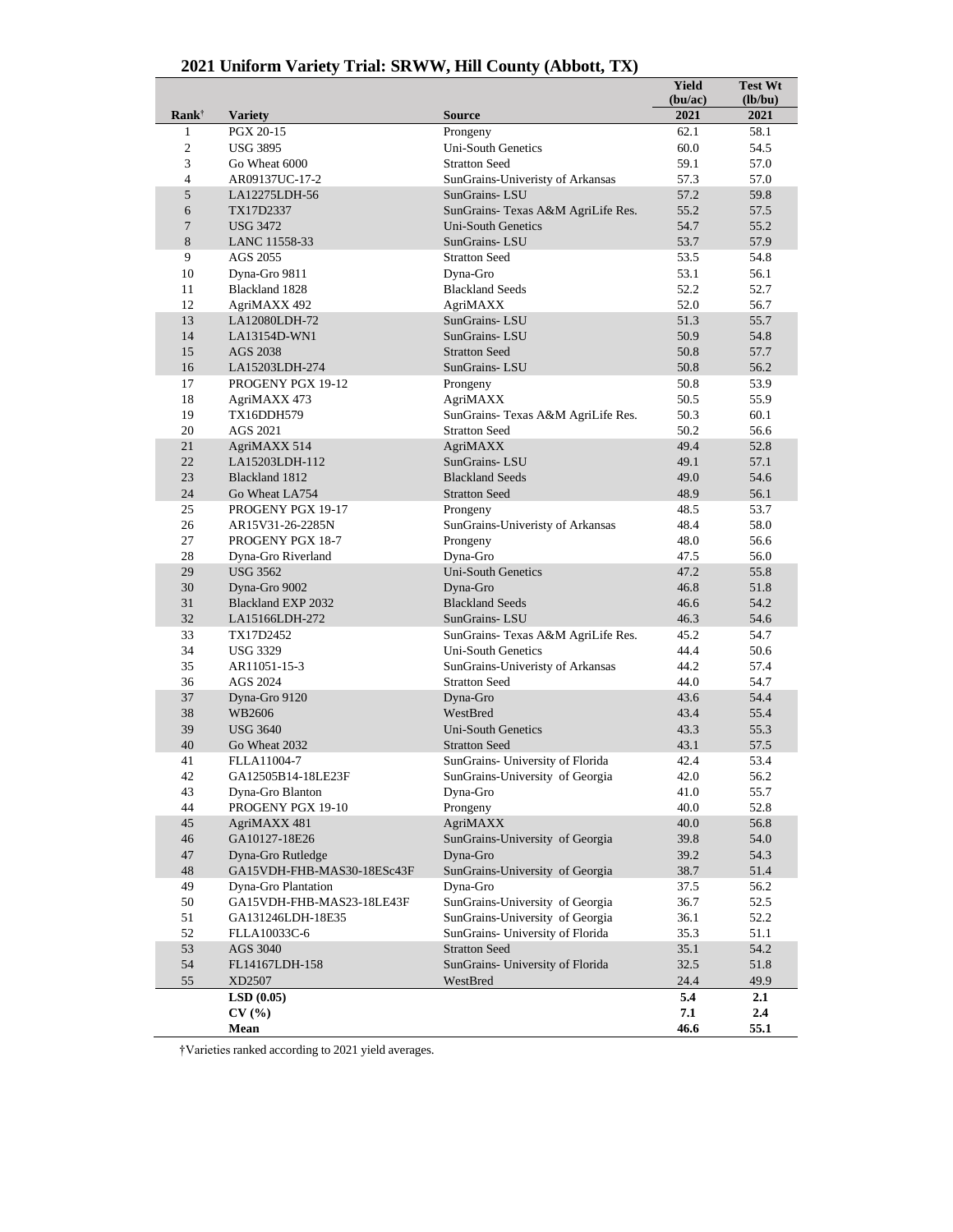| <b>2021 Stand Alone Averages</b>                           |
|------------------------------------------------------------|
| 2021 Uniform Variety Trial: SRWW, Hill County (Abbott, TX) |

|                  |                                    |                                             |                                            | Yield<br>(bu/ac) |              |              | Test Wt<br>(lb/bu) |
|------------------|------------------------------------|---------------------------------------------|--------------------------------------------|------------------|--------------|--------------|--------------------|
| $Rank^{\dagger}$ | <b>Variety</b>                     | <b>Source</b>                               | $4$ -Year <sup><math>\ddagger</math></sup> | 3-Year           | 2-Year       | 2021         | 2021               |
| $\mathbf{1}$     | <b>USG 3895</b>                    | <b>Uni-South Genetics</b>                   | 75.4                                       | 70.7             | 65.6         | 60.0         | 54.5               |
| $\sqrt{2}$       | AGS 2055                           | <b>Stratton Seed</b>                        | 71.3                                       | 65.1             | 58.9         | 53.5         | 54.8               |
| 3                | AGS 2024                           | <b>Stratton Seed</b>                        | 68.6                                       | 62.5             | 57.8         | 44.0         | 54.7               |
| $\overline{4}$   | Dyna-Gro 9811                      | Dyna-Gro                                    | 67.9                                       | 60.8             | 56.2         | 53.1         | 56.1               |
| 5                | AGS 2038                           | <b>Stratton Seed</b>                        | 66.6                                       | 61.0             | 57.7         | 50.8         | 57.7               |
| 6                | AgriMAXX 481                       | AgriMAXX                                    |                                            | 61.4             | 52.7         | 40.0         | 56.8               |
| 7                | Blackland 1812                     | <b>Blackland Seeds</b>                      |                                            | 57.9             | 51.1         | 49.0         | 54.6               |
| 8<br>9           | Go Wheat 6000                      | <b>Stratton Seed</b><br>AgriMAXX            |                                            |                  | 65.3<br>59.0 | 59.1<br>52.0 | 57.0<br>56.7       |
| 10               | AgriMAXX 492<br>Go Wheat 2032      | <b>Stratton Seed</b>                        |                                            |                  | 58.2         | 43.1         | 57.5               |
| 11               | TX16DDH579                         | SunGrains- Texas A&M AgriLife Res.          |                                            |                  | 57.5         | 50.3         | 60.1               |
| 12               | Dyna-Gro Blanton                   | Dyna-Gro                                    |                                            |                  | 57.5         | 41.0         | 55.7               |
| 13               | Go Wheat LA754                     | <b>Stratton Seed</b>                        |                                            |                  | 55.3         | 48.9         | 56.1               |
| 14               | Dyna-Gro Riverland                 | Dyna-Gro                                    |                                            |                  | 55.2         | 47.5         | 56.0               |
| 15               | <b>USG 3640</b>                    | Uni-South Genetics                          |                                            |                  | 55.2         | 43.3         | 55.3               |
| 16               | WB2606                             | WestBred                                    |                                            |                  | 54.0         | 43.4         | 55.4               |
| 17               | Dyna-Gro Plantation                | Dyna-Gro                                    |                                            |                  | 53.8         | 37.5         | 56.2               |
| 18               | LA15203LDH-274                     | SunGrains-LSU                               |                                            |                  | 52.9         | 50.8         | 56.2               |
| 19               | Dyna-Gro 9002                      | Dyna-Gro                                    |                                            |                  | 51.6         | 46.8         | 51.8               |
| 20               | LA15203LDH-112                     | SunGrains-LSU                               |                                            |                  | 51.2         | 49.1         | 57.1               |
| 21               | <b>USG 3329</b>                    | <b>Uni-South Genetics</b>                   |                                            |                  | 51.1         | 44.4         | 50.6               |
| 22               | LA15166LDH-272                     | SunGrains-LSU                               |                                            |                  | 50.6         | 46.3         | 54.6               |
| 23               | AGS 3040                           | <b>Stratton Seed</b>                        |                                            |                  | 48.7         | 35.1         | 54.2               |
| 24               | PGX 20-15                          | Prongeny                                    |                                            |                  |              | 62.1         | 58.1               |
| 25               | AR09137UC-17-2                     | SunGrains-Univeristy of Arkansas            |                                            |                  |              | 57.3         | 57.0               |
| 26               | LA12275LDH-56                      | SunGrains-LSU                               |                                            |                  |              | 57.2         | 59.8               |
| 27               | TX17D2337                          | SunGrains- Texas A&M AgriLife Res.          |                                            |                  |              | 55.2         | 57.5               |
| 28<br>29         | <b>USG 3472</b>                    | Uni-South Genetics                          |                                            |                  |              | 54.7<br>53.7 | 55.2<br>57.9       |
| 30               | LANC 11558-33<br>Blackland 1828    | SunGrains-LSU<br><b>Blackland Seeds</b>     |                                            |                  |              | 52.2         | 52.7               |
| 31               | LA12080LDH-72                      | SunGrains-LSU                               |                                            |                  |              | 51.3         | 55.7               |
| 32               | LA13154D-WN1                       | SunGrains-LSU                               |                                            |                  |              | 50.9         | 54.8               |
| 33               | PROGENY PGX 19-12                  | Prongeny                                    |                                            |                  |              | 50.8         | 53.9               |
| 34               | AgriMAXX 473                       | AgriMAXX                                    |                                            |                  |              | 50.5         | 55.9               |
| 35               | AGS 2021                           | <b>Stratton Seed</b>                        |                                            |                  |              | 50.2         | 56.6               |
| 36               | AgriMAXX 514                       | AgriMAXX                                    |                                            |                  |              | 49.4         | 52.8               |
| 37               | PROGENY PGX 19-17                  | Prongeny                                    |                                            |                  |              | 48.5         | 53.7               |
| 38               | AR15V31-26-2285N                   | SunGrains-Univeristy of Arkansas            |                                            |                  |              | 48.4         | 58.0               |
| 39               | PROGENY PGX 18-7                   | Prongeny                                    |                                            |                  |              | 48.0         | 56.6               |
| 40               | <b>USG 3562</b>                    | <b>Uni-South Genetics</b>                   |                                            |                  |              | 47.2         | 55.8               |
| 41               | Blackland EXP 2032                 | <b>Blackland Seeds</b>                      |                                            |                  |              | 46.6         | 54.2               |
| 42               | TX17D2452                          | SunGrains- Texas A&M AgriLife Res.          |                                            |                  |              | 45.2         | 54.7               |
| 43               | AR11051-15-3                       | SunGrains-Univeristy of Arkansas            |                                            |                  |              | 44.2         | 57.4               |
| 44               | Dyna-Gro 9120                      | Dyna-Gro                                    |                                            |                  |              | 43.6         | 54.4               |
| 45               | FLLA11004-7                        | SunGrains- University of Florida            |                                            |                  |              | 42.4         | 53.4               |
| 46               | GA12505B14-18LE23F                 | SunGrains-University of Georgia             |                                            |                  |              | 42.0<br>40.0 | 56.2<br>52.8       |
| 47<br>48         | PROGENY PGX 19-10<br>GA10127-18E26 | Prongeny<br>SunGrains-University of Georgia |                                            |                  |              | 39.8         | 54.0               |
| 49               | Dyna-Gro Rutledge                  | Dyna-Gro                                    |                                            |                  |              | 39.2         | 54.3               |
| 50               | GA15VDH-FHB-MAS30-18ESc43F         | SunGrains-University of Georgia             |                                            |                  |              | 38.7         | 51.4               |
| 51               | GA15VDH-FHB-MAS23-18LE43F          | SunGrains-University of Georgia             |                                            |                  |              | 36.7         | 52.5               |
| 52               | GA131246LDH-18E35                  | SunGrains-University of Georgia             |                                            |                  |              | 36.1         | 52.2               |
| 53               | FLLA10033C-6                       | SunGrains- University of Florida            |                                            |                  |              | 35.3         | 51.1               |
| 54               | FL14167LDH-158                     | SunGrains- University of Florida            |                                            |                  |              | 32.5         | 51.8               |
| 55               | XD2507                             | WestBred                                    |                                            |                  |              | 24.4         | 49.9               |
|                  | LSD(0.05)                          |                                             | 3.9                                        | 4.5              | 4.8          | 5.4          | 2.1                |
|                  | CV(%                               |                                             | 6.7                                        | 7.5              | 7.6          | 7.1          | 2.4                |
|                  | Mean                               |                                             | 70.0                                       | 62.8             | 55.5         | 46.6         | 55.1               |

†Varieties ranked according to 4-year, 3-year, 2-year, then 2021 yield averages.

‡4-year average based on 2018, 2019, 2020, and 2021 data.